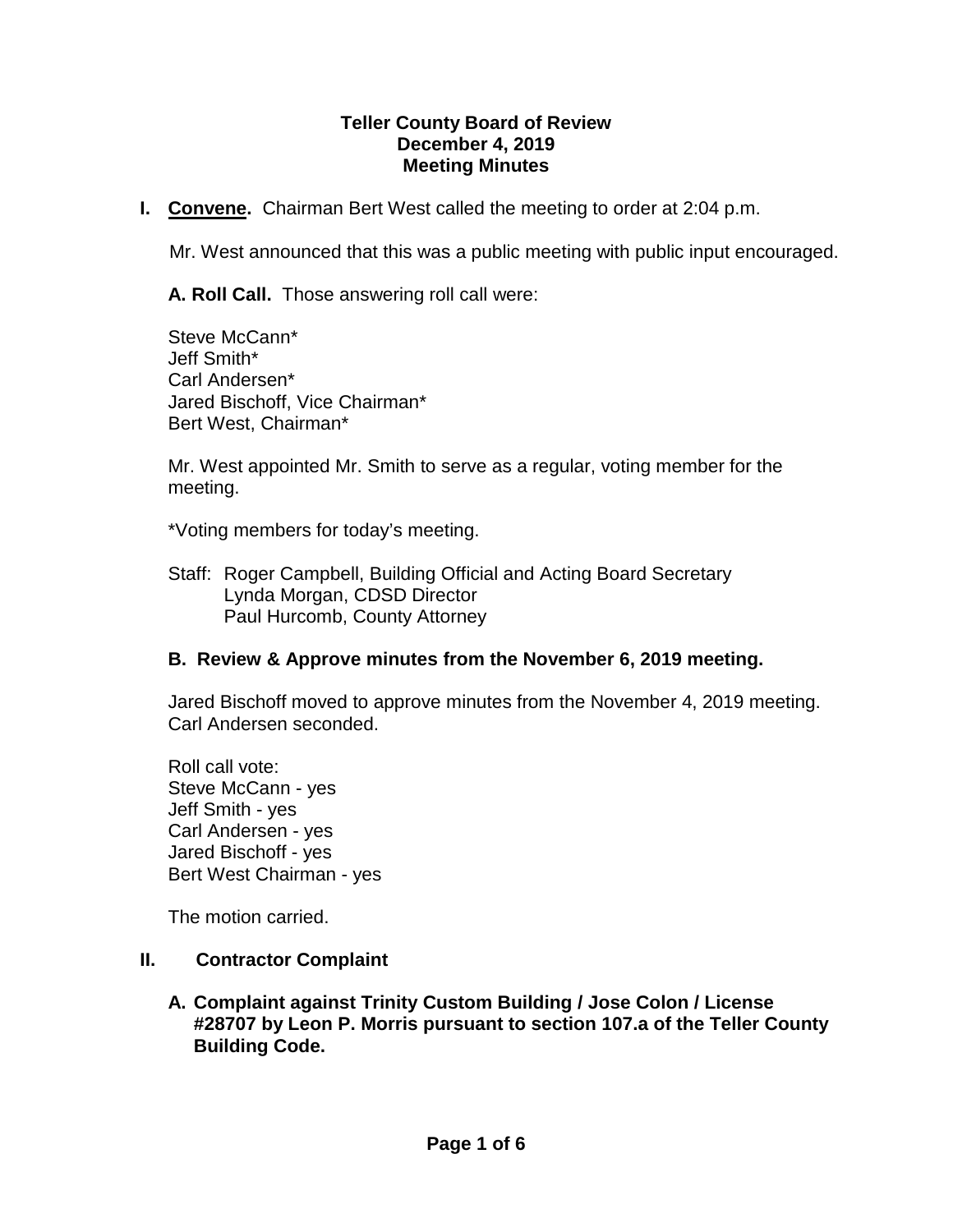Mr. Leon P. Morris was present and gave additional information to supplement his written complaint against Trinity Custom Building, including more bounced checks from the contractor which required Mr. Morris to pay the subcontractors.

Mr. Campbell corrected a statement in his Staff Report to clarify that Trinity Custom Building did pull the initial permit for the project, so the claim about failure to pull a permit was not correct and could not be a basis for any action of decision on Mr. Colon's license.

Mr. Hurcomb explained that although Mr. Colon was not present for this hearing, the Building Official properly notified him of the complaint, as wells as the time and date for the hearing, all in compliance with the Building Code requirements.

Bert West opened this matter for public comment. There was no public comment and Bert West closed public comment.

There was further discussion between the Board members, Mr. Hurcomb, and Ms. Morgan about the possible actions on the contractor's license under Section 107.b. of the Building Code.

Bert West moved to revoke the contractor's license of Trinity Custom Building with Jose Colon as examinee, license number 28707 and to revoke the contractor's right to act as an examinee for any other licensed contractors, under Section 107.b of the Teller County Building Code, based on a finding of the commission of the following acts or omissions listed in Section 107.b. VI:

#2. Departure from approved plans or specifications without the authority from the owner, or the owner's authorized representative and the Building Department, and

#9. Failure to answer any question, or provide any documentation or information requested, by the Board concerning the charges against the contractor,

and with the finding that the commission of such violations was willful and reckless and that the commission of such violations has or could cause substantial economic harm.

The stated revocation is imposed based on such violations together, but would also be imposed for each violation individually, or for any combination of such violations.

Jeff Smith seconded.

Roll call vote: Steve McCann - yes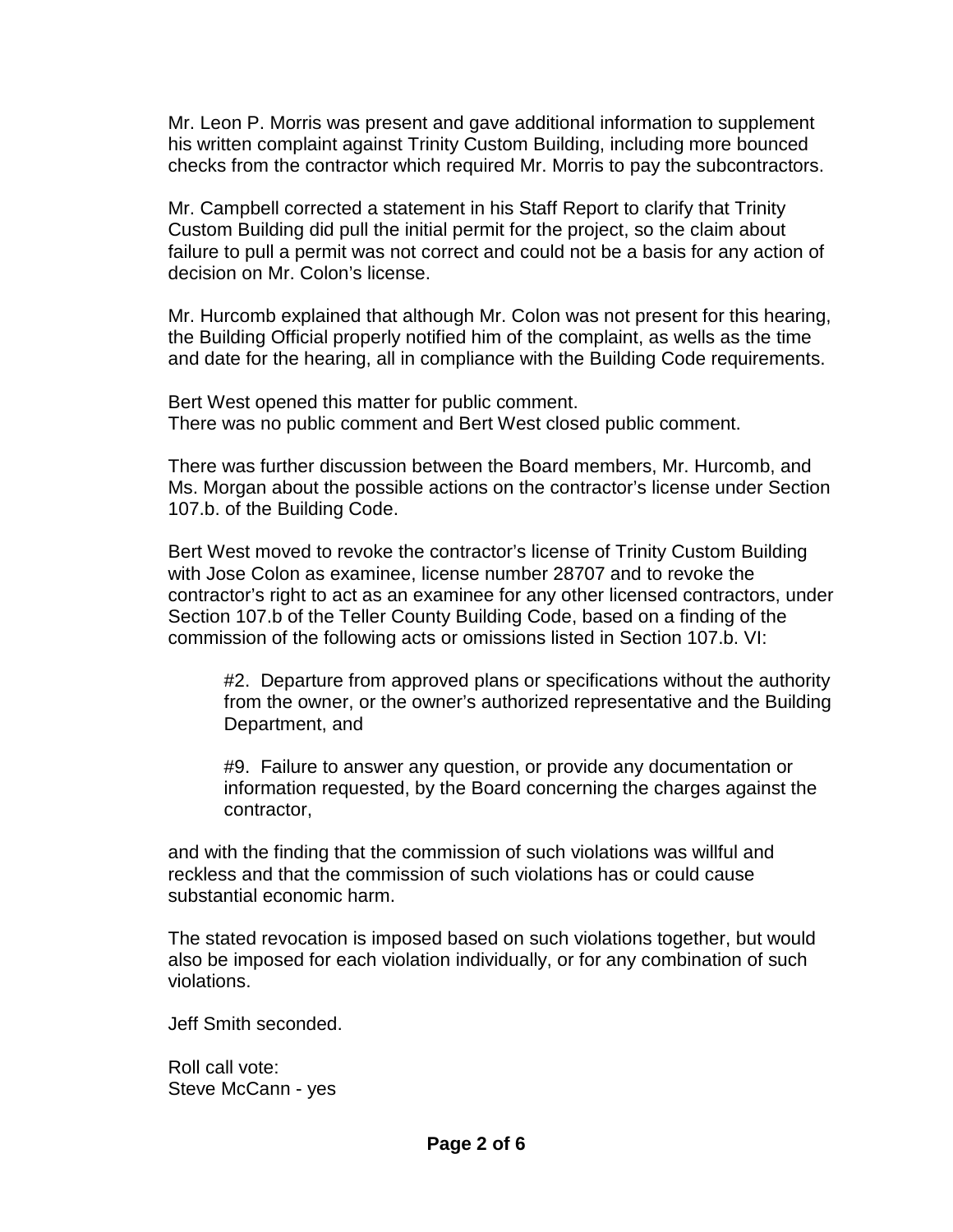Jeff Smith - yes Carl Andersen - yes Jared Bischoff - yes Bert West Chairman - yes

The motion carried.

### **III. Contractor License**

## **A. Jack of All Trades, Inc., / Kier K. Moore / Class B**

Mr. Moore was present and gave an overview of his building experience and recent work history which included, but was not limited to, the following:

- He has been in construction since he was 17 years old.
- He has been licensed with El Paso County since 2001.
- His company specializes in commercial tenant finishes.

There was further discussion between the applicant and the Board. The Board reviewed the submitted packet and asked Mr. Moore clarifying questions.

Bert West opened this matter up for public comment. There was no public comment and Bert West closed public comment.

Jared Bischoff moved to grant Jack of All Trades Inc., with Kier K. Moore as examinee, a Class B License.

Carl Andersen seconded.

Roll call vote: Steve McCann - yes Jeff Smith - yes Carl Andersen - yes Jared Bischoff - yes Bert West - yes

The motion carried.

## **B. Mountain Home Builders, INC / Kevin Heidenreich / Class C**

Mr. Heidenreich was present and gave an overview of his building experience and recent work history which included, but was not limited to, the following:

- He has been building in Gunnison for a number of years.
- He is licensed with El Paso County and Park County.
- He has a home project to build in Teller County.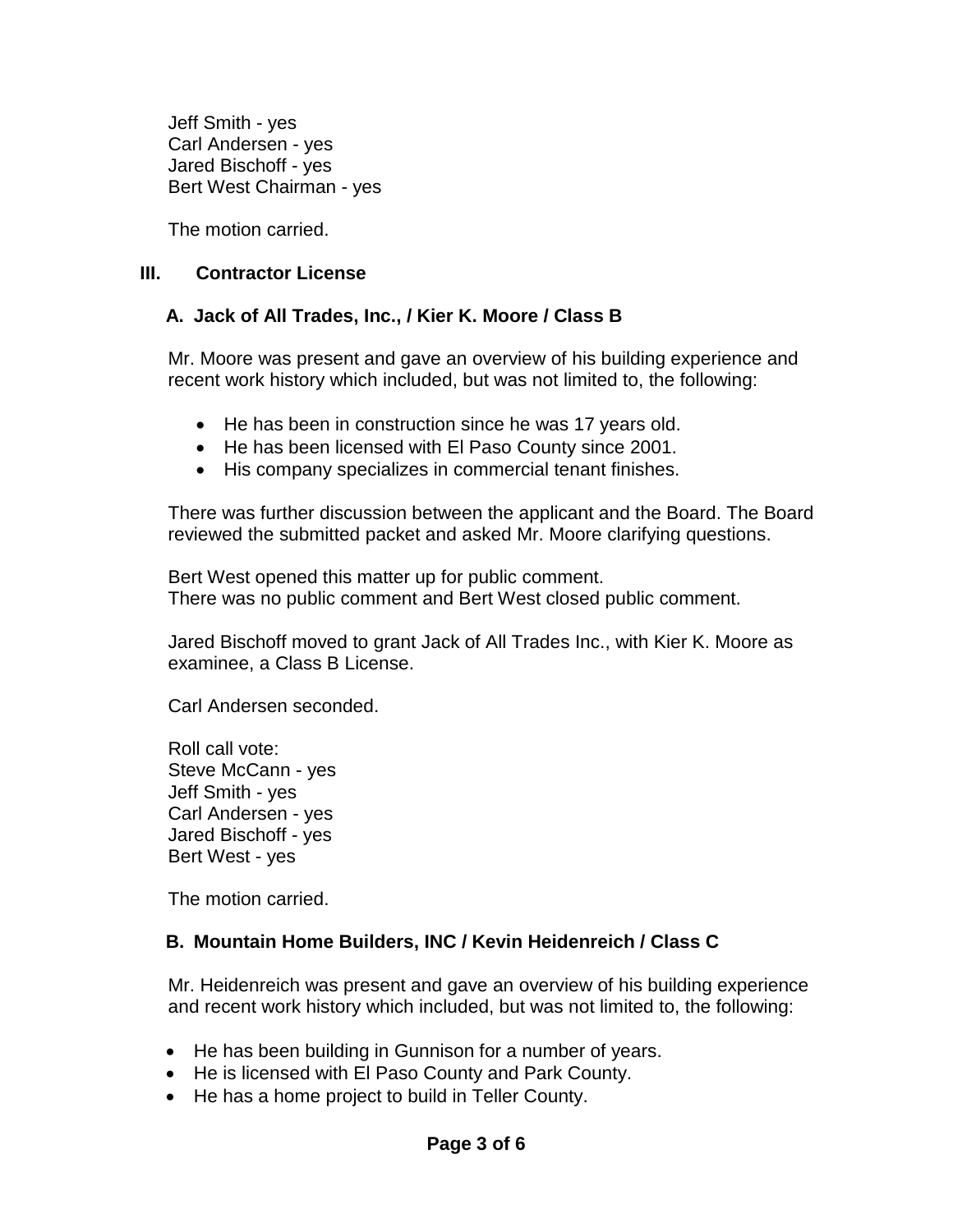Bert West opened this matter up for public comment. There was no public comment and Bert West closed public comment.

There were no questions asked of Mr. Heidenreich by the Board.

Paul Hurcomb noted that the workers' compensation forms were not fully completed. Mr. Heidenreich and Christi Heidenreich, an officer of the company, completed the forms.

Jeff Smith moved to grant Mountain Home Builders, Inc., with Kevin Heidenreich as examinee, a Class C License.

Jared Bischoff seconded.

Roll call vote: Steve McCann - yes Jeff Smith - yes Carl Andersen - yes Jared Bischoff - yes Bert West - yes

The motion carried.

# **IV. Appeal by Judith E. Bowers of a failed pier inspection at 1637 County Road 111, Florissant, Permit #A55829.**

Judith E. Bowers was not present. Robert Bowers was present and stated he was there on behalf of Judith E. Bowers.

Bert West asked Roger Campbell to provide the factual background of the project.

Mr. Campbell presented his Staff Report, copies of which had been provided to the Board and to Mr. Bowers. The Staff Report contained the relevant documents, including the date the Building Inspector performed his inspection and failed the pier installation.

Bert West asked Mr. Hurcomb to explain the Teller County Building Code requirements for filing an appeal to a Building Inspector's decision.

Mr. Hurcomb explained that under the Teller County Building Code, Article I Section B-1, any person or corporation aggrieved by any decision or order of a Building Inspector may appeal that decision to the Board of Review. The appeal must be made by filing a written notice of appeal within 10 days of the decision of the Building Inspector and by paying the filing fee.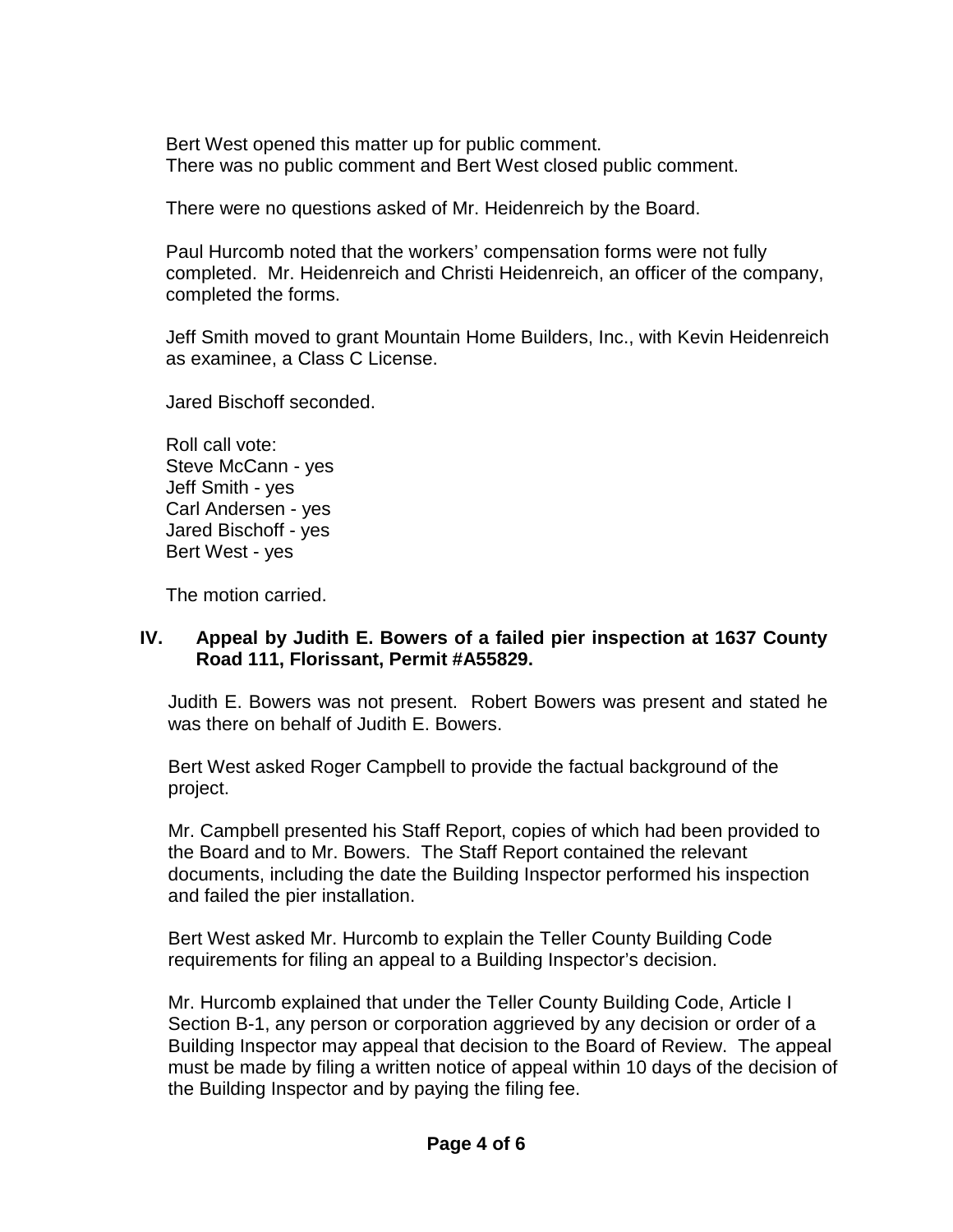Mr. Hurcomb further explained that, based on Mr. Campbell's chronology, the Building Inspector's decision on the piers was made on September 18, 2019. The appeal was filed on November 1, 2019, which is past the 10-day requirement in the Code.

Bert West stated that he was unsure if the Board could even rule on the appeal based upon the timeliness of the filing.

Mr. Hurcomb stated that an additional concern was that the appeal had been filed by Judith E. Bowers / Casa del Toro Cattle Company, LLC and not Robert Bowers. Mr. Hurcomb asked Robert Bowers if he was a principal of the LLC. Mr. Bowers' response was "no." Mr. Hurcomb then asked Mr. Bowers if he had a power of attorney or written authorization from Judith Bowers to represent the company or her at this hearing. Mr. Bowers' response was "no." Based on his responses, Mr. Hurcomb advised the Board of Review that Mr. Bowers was not an authorized representative of Judith E. Bowers / Casa del Toro Cattle Company, LLC, the person/entity who filed the appeal.

Bert West opened this matter for public comment. There was no public comment and Bert West closed public comment.

There was a discussion between the Board Members as to whether the appeal should be heard or denied based upon timeliness.

Mr. Bowers tried to interject and argue with the Board. Mr. West informed him that he was not authorized to speak on this matter and instructed him to not interrupt the Board proceedings. Mr. Bowers continued to object to the process. Mr. West instructed him to leave the meeting room. Mr. Bowers left at 3:01 pm.

The Board engaged in further discussion.

Bert West moved to deny the appeal by Judith E. Bowers at 1637 County Road 111, Florissant, Permit #A55829, of the required pier inspection based upon the information presented and the timeliness of the appeal.

Jeff Smith seconded.

Roll call vote: Steve McCann - yes Jeff Smith - yes Carl Andersen - yes Jared Bischoff - yes Bert West Chairman - yes

The motion carried